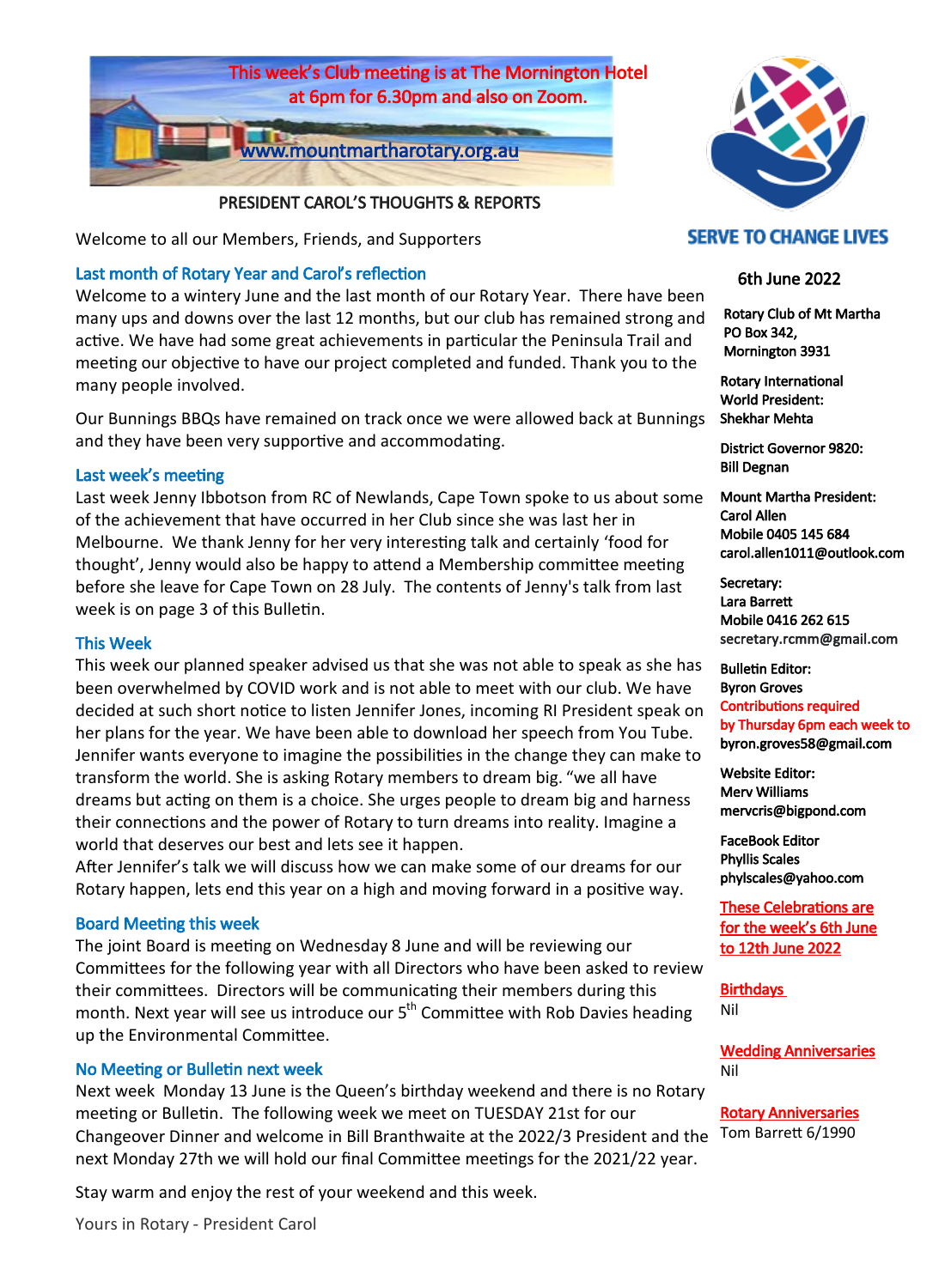

## JUNE IS ROTARY FELLOWSHIPS MONTH

| Mon 6 June    | <b>Club Meeting -</b> at The Mornington Hotel $\omega$ 6.00 for 6.30pm and via Zoom |
|---------------|-------------------------------------------------------------------------------------|
|               | Guest Speaker is incoming RI President Jenniffer Jones via a You Tube Video         |
|               | and discussion afterwards on her talk.                                              |
| Mon 13 June   | No meeting or Bulletin - Queen's Birthday Holiday                                   |
| Fri 17th June | <b>Bunnings BBQ - see Roster below</b>                                              |
| Mon 20 June   | <b>RCMM Committee meetings</b>                                                      |
| Tue 21 June   | Changeover Dinner @ 6pm - Safety Beach Sailing Club. Numbers are required           |
|               | by Secretary Lara by Sunday 5th June. Cost is \$50 per head for a two course meal.  |
|               | Drinks at Bar prices. See Flyer on page 4 of this Bulletin                          |
| Sun 26th June | <b>Bunnings BBQ - see Roster below</b>                                              |
| Mon 27 June   | <b>Committee Meetings - as advised by your Directors</b>                            |
|               | <b>SAUSAGE SIZZLE ROSTERS</b>                                                       |
|               |                                                                                     |

## BUNNINGS BBQ'S

8 to 11am 11am to 2pm 2pm to 5pm Friday 17th June 2022 Rob Davies **Byron Groves** Byron Groves **BILL Cummins** Greg Buchanan **Bernard Butler Bernard Butler Phyllis Scales Phyllis Scales** Bill Ewing Tom Barrett **Barrie Sweeney** Tom Barrett **Barrie Sweeney** Barrie Sweeney Peter Warren Wayne Norris Jonathan Mayne

Sunday 26th June 2022 Rob Davies **Rob Davies Rob Davies Rob Davies Rob Bill Cummins** Wayne Jenkins Bruce Ranken Colin Stokes Tom Goulding The Carol Allen Carol Allen Carol Allen Barrie Sweeney Tom Barrett **Ray Martin Communist Communist Communist Communist Communist Communist Communist Communist Communist Communist Communist Communist Communist Communist Communist Communist Communist Communist Communist Communis** 

Friday 15th July 2022 Rob Davies **Rob Davies Peter Rawlings Bill Cummins Bill Cummins** Wayne Jenkins **Ray Martin** Ray Martin **Ray Martin** Byron Groves Wayne Norris Peter Warren Gordon Morriss Tom Goulding The Roger Annear The Barrie Sweeney

# OUR COMMUNITY & CLUB SUPPORTERS, TO WHOM WE ARE VERY GRATEFUL

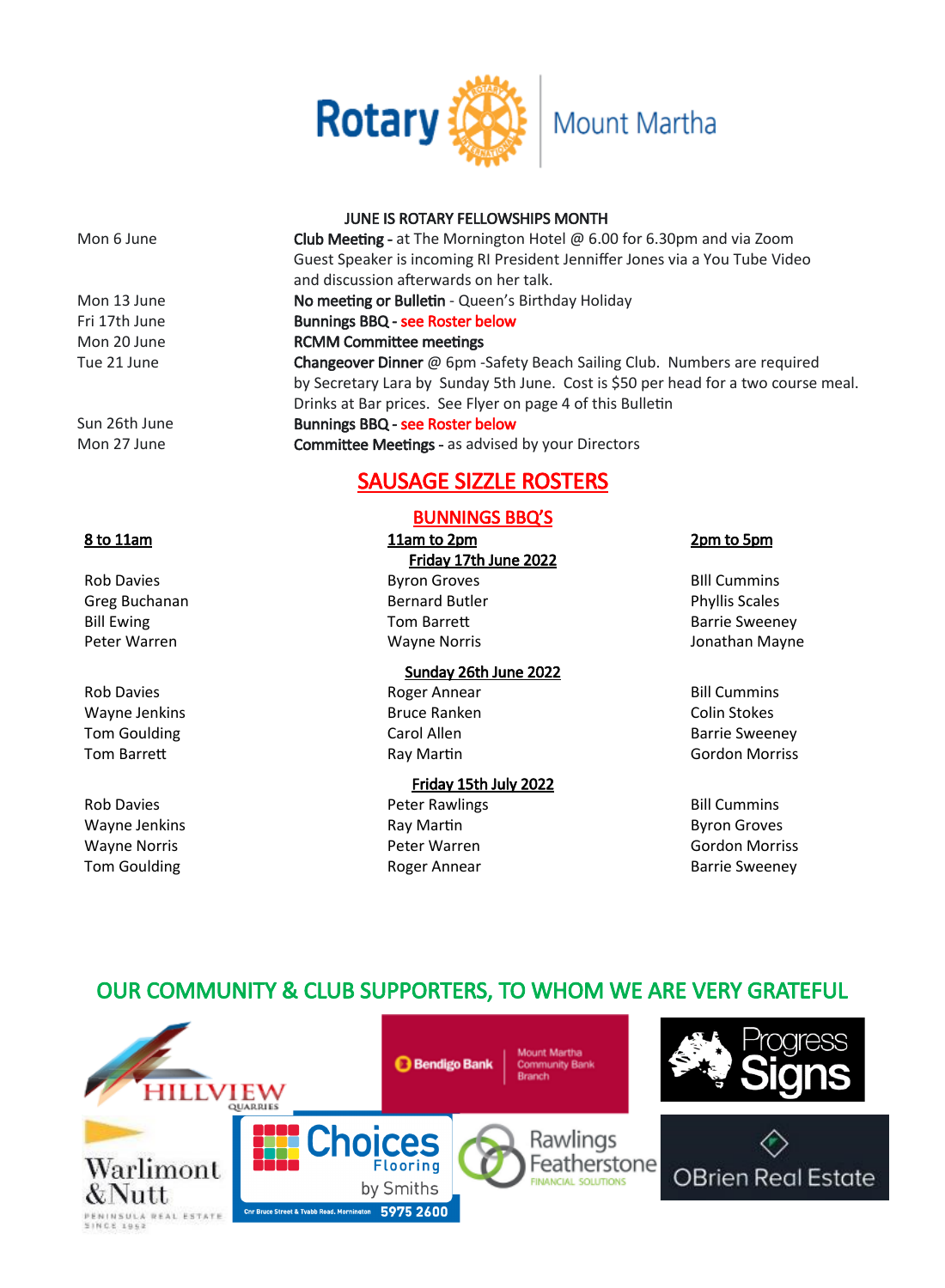

## Jenny Ibbotson speaking last week to Rotary Club of Mount Martha

## 1. ENTREPRENEURSHIP

Started about 15 years ago working with a small business University.

Now working with False Bay College's Centre for Entrepreneurship which trains young Entrepreneurs from mostly disadvantage backgrounds, in a thorough course. Training/learning + coaching + mentoring.

The RC of Newlands provides the mentors and through a process of trial and error have developed an excellent mentor training program. Once completed we pair mentors with mentees and presently have 13 pairs operating. We have a partnership with the City of Cape Town which is intent on improving the quality of the small businesses they interact with.

We also a partnership with the Western Cape Education Department – to mentor teachers who are teaching entrepreneurship so that they can teach the subject in Schools.

## 2. EARLY CHILDHOOD DEVELOPMENT (ECD) PROJECT

The story of Langa – started with 24 ECD centres some 4 years ago and are now working with 34 centres Some of our goals were to;

- upgrade the infrastructure of the small 'backyard' schools,
- provide training and capacity building for teachers and principals, and
- to improve conditions to the point where these small centres could be registered with the government and so  $\bullet$ receive the subsidy.

We also helped establish an ECD forum for the Teachers which enabled us to work with them more easily. This last objective was particularly difficult due to the fact the first world requirements were impossible in a third world environment. However over the 5 years of the project we now have 25 centres registered out of the 34 we are

working with. A new development post-Covid has been the establishment of food gardens – working with the Langa food garden Hub.

## 3. MEMBERSHIP

Last Rotary year the RC of Newlands decided to revamp our approach to membership – developed a strategic plan (SP) keeping in mind the Rotary SP with its imperatives to

- Increase our Impact
- Expand our reach
- Enhance participant engagement
- Improve our ability to adapt  $\bullet$

In particular we looked at the issue of diversity and inclusivity (prompted a great deal by our one blind member who is on the RI DEI committee. So we asked a few questions;

- Who are we looking for younger members, other races and other abilities, maintaining our male/female percentages
- What can we offer them why would they want to join our club leadership opportunities, giving back and  $\bullet$ making a difference in the communities we serve
- What do we want from them energy and desire to both raise funds and work on our projects
- How can we ensure our existing members remain in the club

The result was excellent – we inducted 7 new members with 4 potential members joining hopefully by year end. We now total of 50 + 2 honorary members with 1 Rotaract club being formed at a small free business University and 1 satellite club in Langa now being formed – all younger energetic members who have already worked on our major fundraising event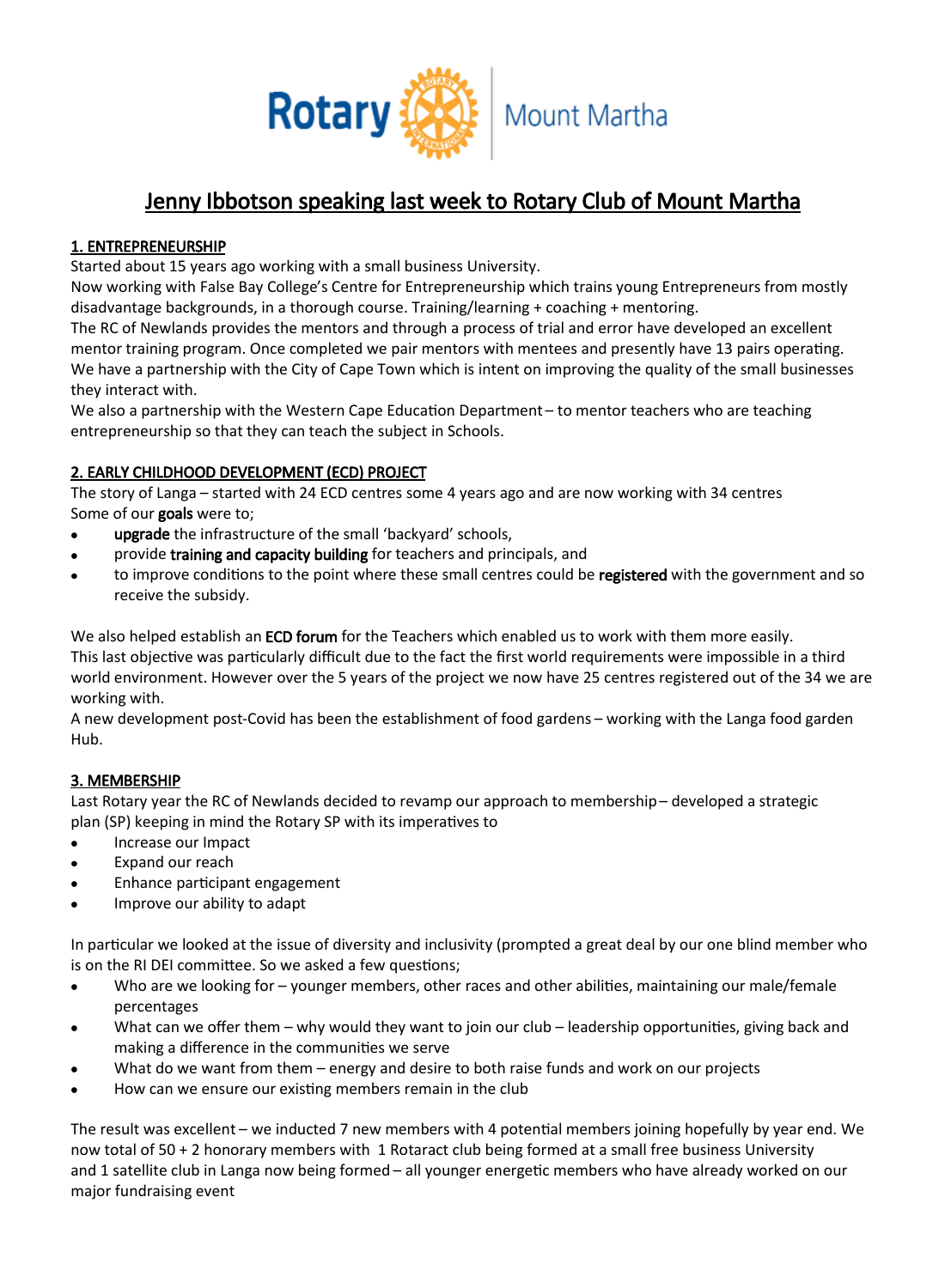





# YOU ARE CORDIALLY INVITED TO OUR **CHANGEOVER DINNER on**

# TUESDAY 21ST JUNE 2022

## AT THE SAFETY BEACH SAILING CLUB at 6pm for a 6.30pm start COST \$50 per person and drinks from the bar.

JOIN President Carol and all our Club Members and quests as we welcome our new President Bill Branthwaite for 2022-23

Payments: Online to the RCMM Club account BSB 633000 A/C 126265388 with reference "Changeover and Surname" OR cash OR EFTPOS at next Monday's Club meeting. We need payments by 10th June, to advise finalise numbers for catering.

WE LOOK FORWARD TO SEEING YOU THERE RSVP to Lara by 5<sup>th</sup> June at secretary.rcmm@gmail.com



**ROTARY INTERNATIONAL 2022-2023**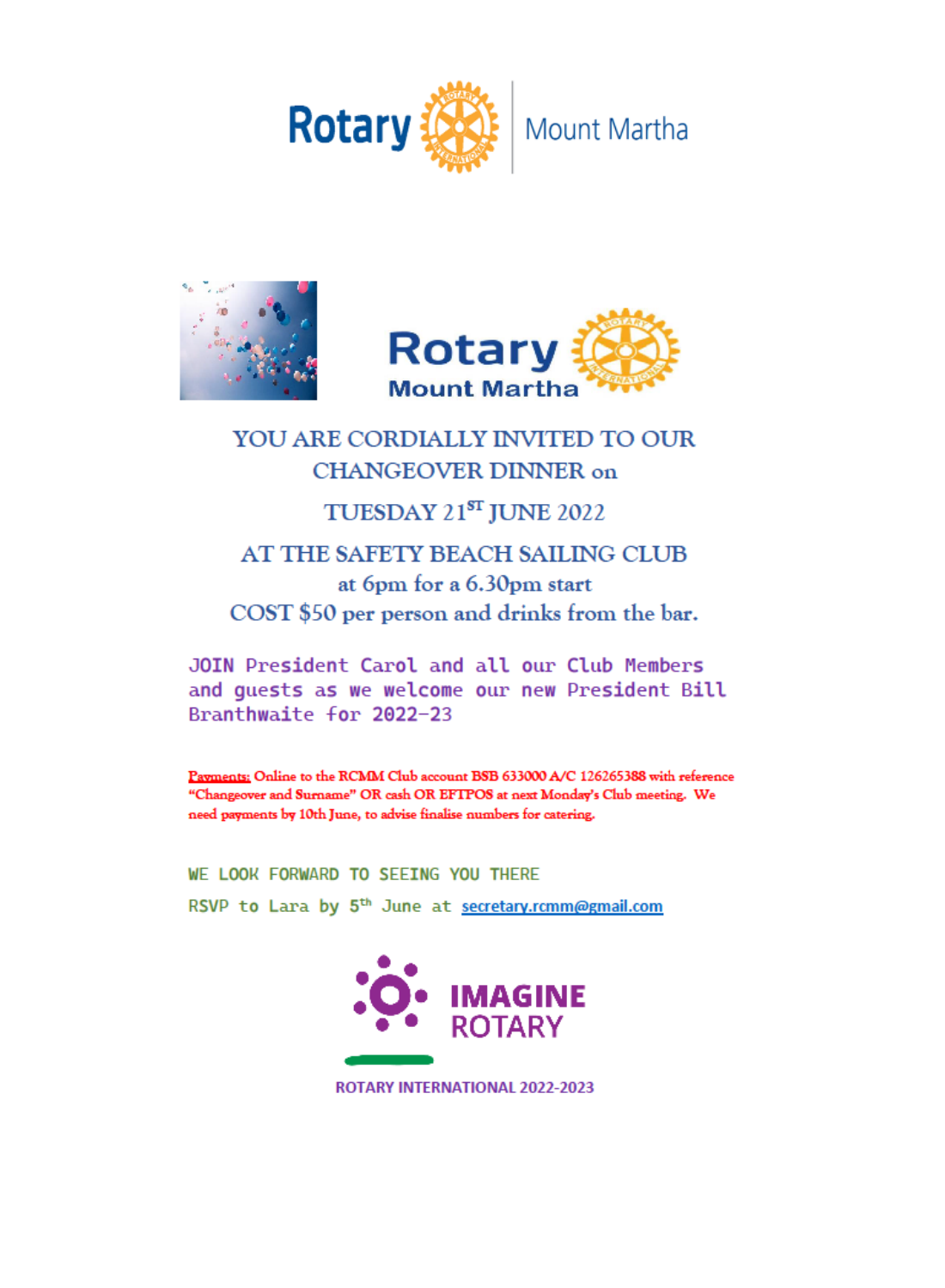

# FUSION BEDROOM RENOVATIONS

The renovation of Bedroom 17 at FUSION has commenced....more painting this coming week then the carpet, curtains and furniture.

The before photos of Merv (notice the halo near the window), the during phot with Pat and the completed photos.

Thanks to Merv, Pat and of course our super arranger of renovations, Wayne Jenkins.